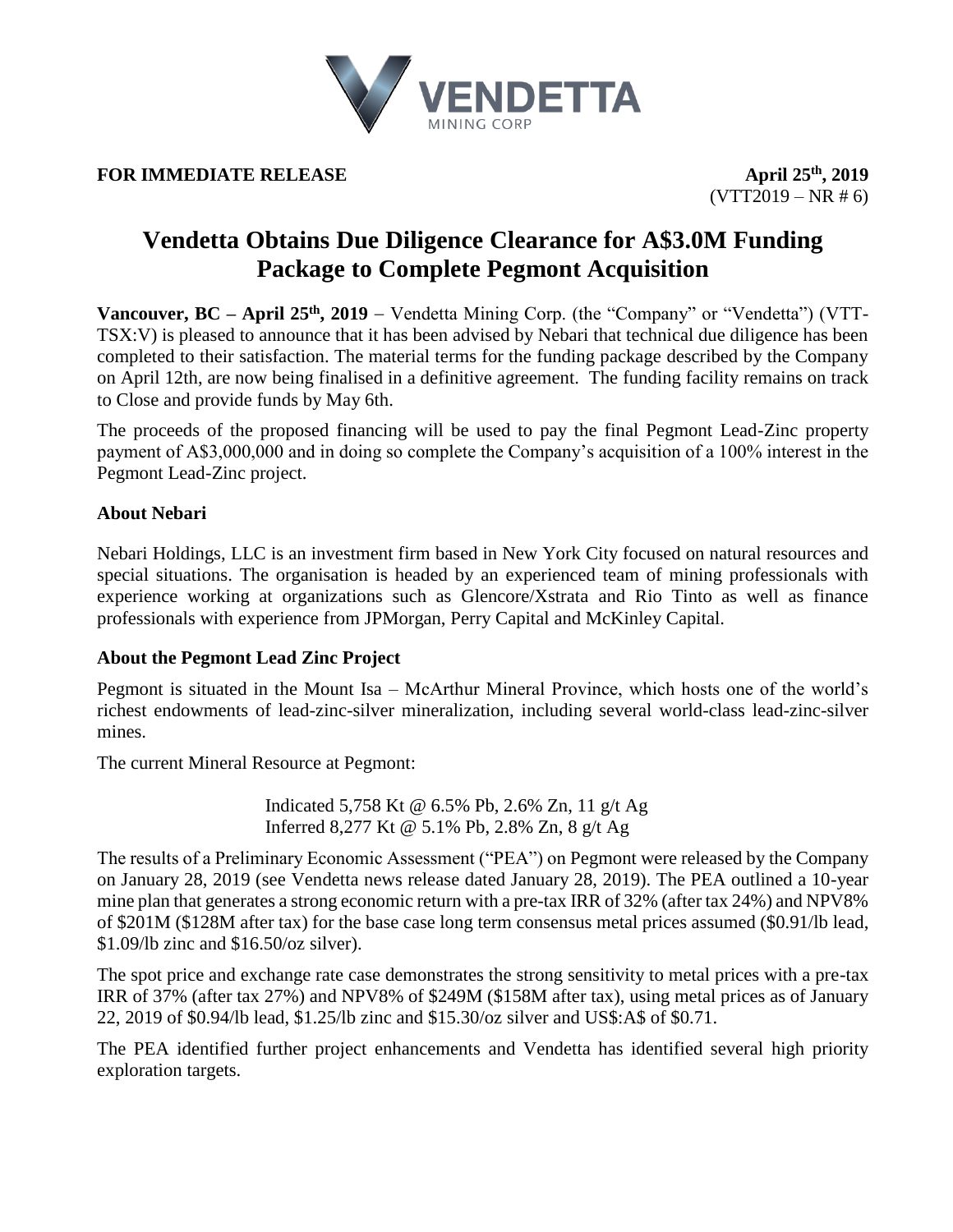

### **About Vendetta Mining Corp.**

Vendetta Mining Corp. is a Canadian junior exploration company engaged in acquiring, exploring, and developing mineral properties with an emphasis on lead and zinc. It is currently focused on advanced stage exploration projects in Australia, the first of which is the Pegmont Lead Zinc project. Additional information on the Company can be found at [www.vendettaminingcorp.com.](http://www.vendettaminingcorp.com/)

#### **Technical Disclosure**

Peter Voulgaris, MAIG, MAusIMM, a Director of Vendetta, is a non-independent Qualified Person as defined by NI 43-101. Mr. Voulgaris has reviewed and approved the technical content of this press release, and consents to the information provided in the form and context in which it appears.

For details of the Pegmont project including the effective date of the resource estimate, quality control measures applied, key assumptions, parameters and methods used to estimate the mineral resources set forth herein and any known legal, political, environmental or other risks that could materially affect the potential development of the mineral resource estimate, please refer to the technical report entitled "*Technical Report – Pegmont Mineral Resource Update and PEA*" dated effective January 21, 2019 and available under the Company's profile at www.sedar.com.

**The preliminary economic assessment referred to herein, is preliminary in nature and includes inferred mineral resources that are considered too speculative geologically to have the economic considerations applied to them that would enable them to be categorized as mineral reserves, and there is no certainty that the preliminary economic assessment will be realized.**

## **ON BEHALF OF THE BOARD OF DIRECTORS**

"Michael Williams"

Michael Williams President & CEO 604-484-7855

#### **Forward Looking Information**

*The TSX Venture Exchange does not accept responsibility for the adequacy or accuracy of this release.*

*This release includes certain statements and information that may be deemed to be "forward‐looking statements" or "forward looking information" within the meaning of the applicable Canadian Securities laws. All statements in this release, other than statements of historical facts are forward looking statements or information, including without limitation, statements or information regarding the completion of the proposed financing with Nebari Holdings LLC described herein (the "Nebari Financing") and the previously announced private placement (the "Concurrent Placement" and, together with the Nebari Financing, the "Financings"), the use of proceeds of the proposed Financings, estimated project economics, including but not limited to, mill recoveries, payable metals produced, production rates, payback time, capital and operating and other costs, IRR and mine plan; expected upside from additional exploration; expected capital requirements and timing; and other future events or developments. Forward-looking statements include statements that are predictive in nature, are reliant on future events or conditions, Forward‐looking statements are often, but not always, identified by the use of words*